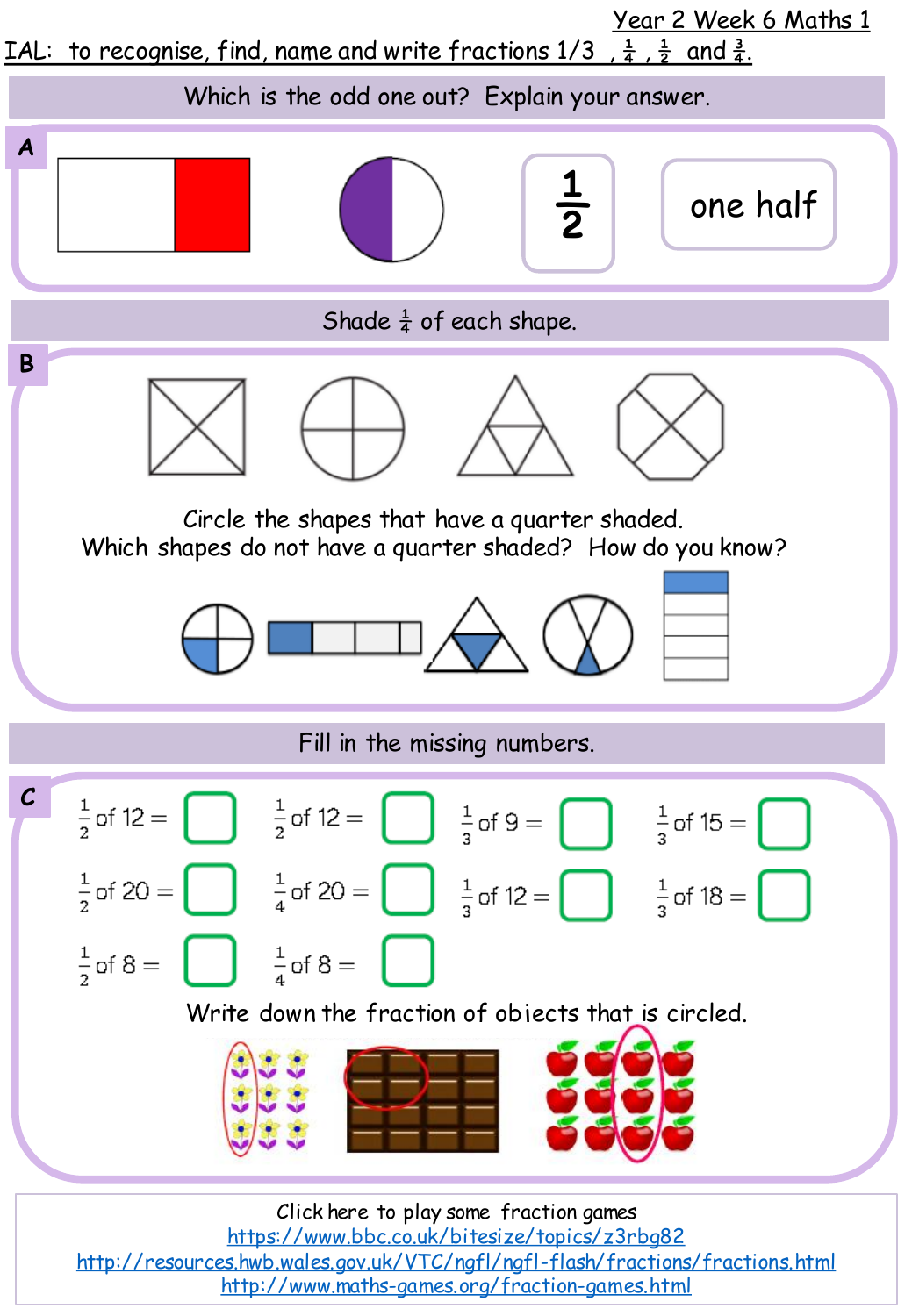Year 2 Week 6 Maths 2

IAL: to recognise, find, name and write fractions  $1/3$ ,  $\frac{1}{4}$ ,  $\frac{1}{2}$  and  $\frac{3}{4}$ .

**A B** Complete the missing information in this grid. Fraction | Bar model | Words  $\frac{1}{2}$ one quarter Shade  $\frac{3}{4}$  of each shape.

Shade in  $\frac{1}{2}$  and two quarters of each shape. What do you notice?



Mrs Smith has a jar of cookies. She gives  $\frac{1}{2}$  of them to Mrs Chappell and of them to Mrs Payne. Who gets the most cookies? Explain your answer.